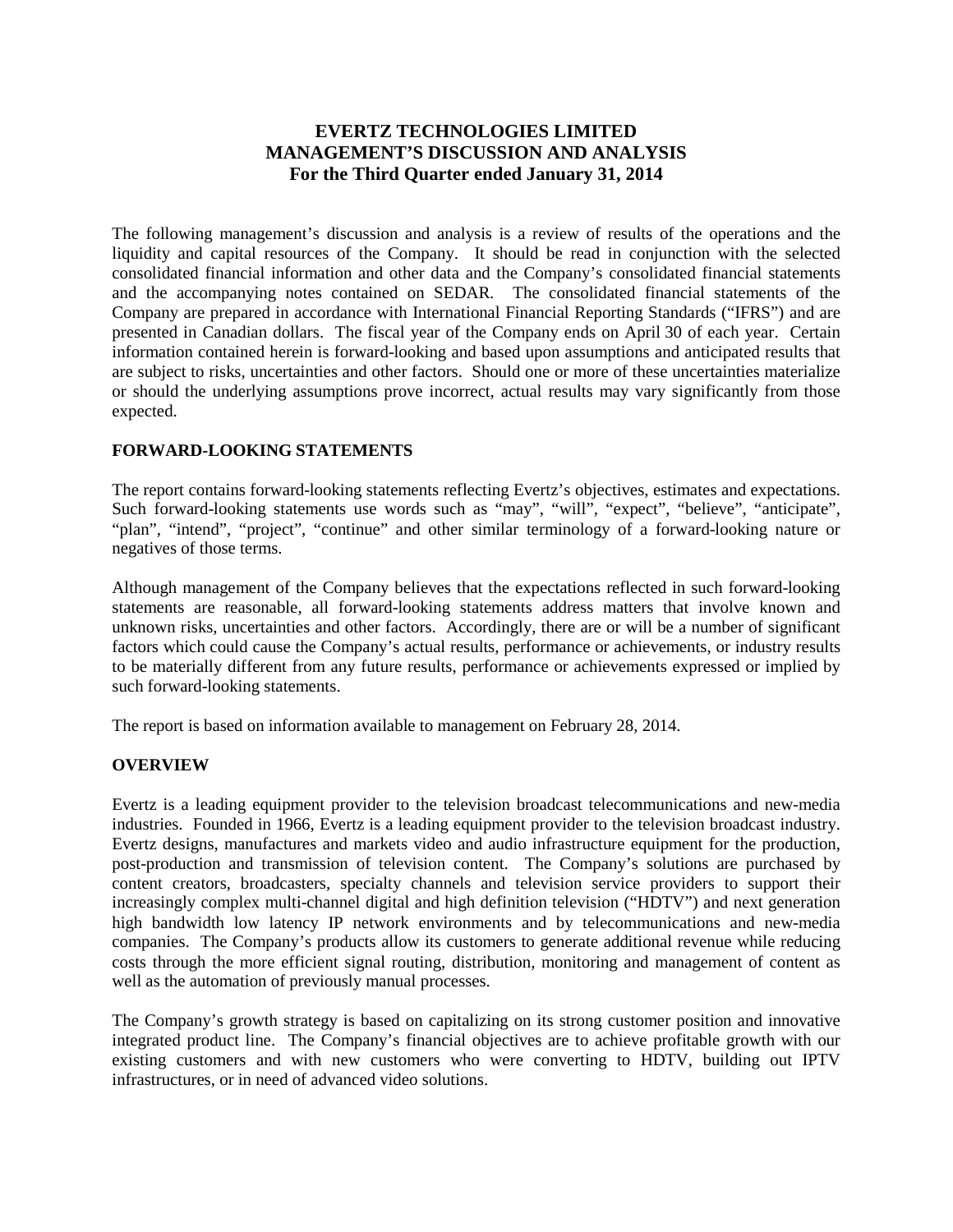Our plan is to bring to market the new technologies that we have invested heavily in for the past several years. These technologically superior solutions help to enable our broadcast, cable, telco, satellite, content creator and new media customers to address and implement their video infrastructure requirements.

Our broadcast customers continue to operate in a challenging economic environment which impacts their ability to incur capital expenditures and often results in projects being scaled back or postponed to later periods.

While it does appear that industry conditions are showing some improvement in certain geographical areas, it is unclear what the time frame will be for our customers to convert this to equipment purchases.

### **SIGNIFICANT ACCOUNTING POLICIES**

### **Changes in Accounting Policies**

### *Consolidated Financial Statements*

Effective May 1, 2013, the Company adopted IFRS 10, *Consolidated Financial Statements* ("IFRS 10"). IFRS 10 establishes principles for the presentation and preparation of consolidated financial statements when an entity controls one or more other entities. IFRS 10 replaced the consolidation requirements in SIC-12, *Consolidation – Special Purpose Entities* and IAS 27, *Consolidated and Separate Financial Statements.* The adoption of IFRS 10 did not have any impact on the Interim Condensed Consolidated Financial Statements.

### *Disclosure of Interests in Other Entities*

Effective May 1, 2013, the Company adopted IFRS 12, *Disclosure of Interests in Other Entities* ("IFRS 12"). IFRS 12 is a new and comprehensive standard on disclosure requirements for all forms of interests in other entities, including subsidiaries, joint arrangements, associates and unconsolidated structured entities. The adoption of IFRS 12 did not have any impact on the Interim Condensed Consolidated Financial Statements and we are currently evaluating the impact on the annual consolidated financial statements.

### *Fair Value Measurements*

Effective May 1, 2013, the Company adopted IFRS 13, *Fair Value Measurements* ("IFRS 13"). IFRS 13 provides new guidance on fair value measurement and disclosure requirements. The adoption of IFRS 13 did not have any impact on the Interim Condensed Consolidated Financial Statements.

### *Presentation of Financial Statements*

Effective May 1, 2013, the Company adopted Amendments to IAS 1, *Presentation of Financial Statements* ("Amendments to IAS 1"), which became effective for annual periods beginning on or after July 1, 2012, are applied retroactively. The amendments require that an entity present separately the items of other comprehensive income that may be reclassified to profit or loss in the future from those that would never be reclassified to profit or loss. The adoption of Amendments to IAS 1 did not have any impact on the Interim Condensed Consolidated Financial Statements.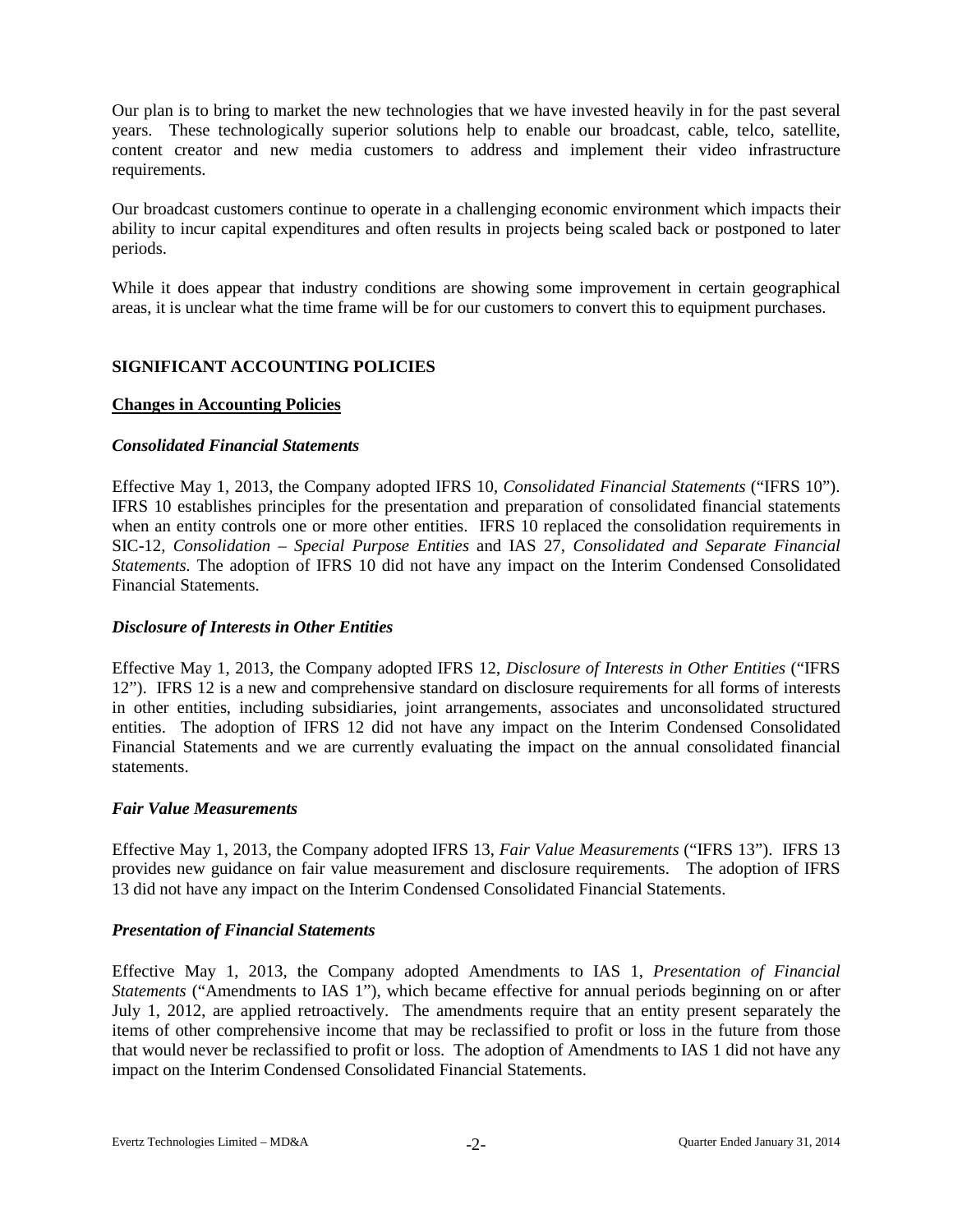### *Financial Instruments*

Effective May 1, 2013, the Company adopted Amendments to IFRS 7, Financial Instruments Disclosures ("Amendments to IFRS 7"), which amend the disclosure requirements in IFRS 7 to require information about all recognized financial instruments that are offset in accordance with paragraph 42 of IAS 32 Financial Instruments: Presentation. The adoption of Amendments to IFRS 7 did not have any impact on the Interim Condensed Consolidated Financial Statements.

### **New and Revised IFRSs Issued but Not Yet Effective**

Following is a listing of amendments, revisions and new International Financial Reporting Standards issued but not yet effective. Unless otherwise indicated, earlier application is permitted.

### *Financial Instruments*

IFRS 9 Financial instruments ("IFRS 9") was issued by the IASB on November 12, 2009 and will replace IAS 39 Financial Instruments: Recognition and Measurement ("IAS 39"). IFRS 9 introduces new requirements for the financial reporting of financial assets and financial liabilities. IFRS 9 is effective for annual periods beginning on or after January 1, 2015. The Company has not yet determined the impact of IFRS 9 on its financial statements.

IAS 32, Financial instruments: Presentation ("IAS 32") was amended by the IASB in December 2011 to clarify certain aspects of the requirements on offsetting. The amendments focus on the criterion that an entity currently has a legally enforceable right to set off the recognized amounts and the criterion that an entity intends either to settle on a net basis or to realize the asset and settle the liability simultaneously. The amendments to IAS 32 are effective for annual periods beginning on or after January 1, 2014. The Company has not yet determined the impact of IAS 32 on its financial statements.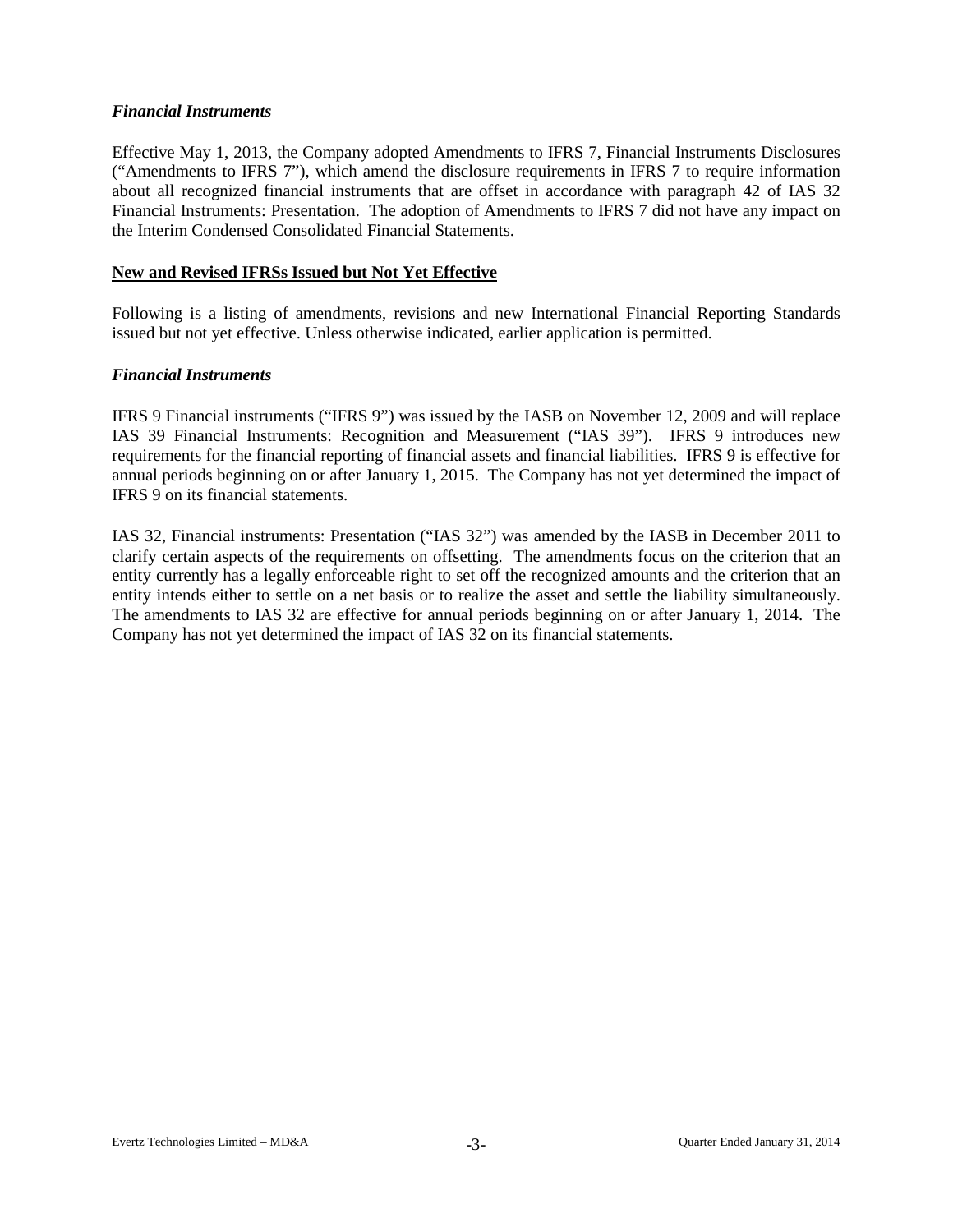# **QUARTER END HIGHLIGHTS**

Revenue was \$93.2 million for the third quarter ended January 31, 2014 an increase of \$21.4 million, compared to \$71.8 million in the period ended January 31, 2013.

Net earnings for the third quarter ended January 31, 2014 were \$21.3 million as compared to \$13.2 million for the third quarter ended January 31, 2013. Fully-diluted earnings per share were \$0.29 for the third quarter ended January 31, 2014 as compared to \$0.18 for the third quarter ended January 31, 2013.

Gross margin during the third quarter ended January 31, 2014 was 57.7% as compared to 56.1% for the third quarter ended January 31, 2013.

Selling and administrative expenses for the third quarter ended January 31, 2014 was \$14.9 million compared to the third quarter ended January 31, 2013 of \$13.7 million. As a percentage of revenue, selling and administrative expenses totaled 16.0% for the third quarter ended January 31, 2014 as opposed to 19.0% for the third quarter ended January 31, 2013.

Research and development ("R&D") expenses increased by \$1.9 million or approximately 15% compared to the third quarter ended January 31, 2013.

Cash and instruments held for trading were \$118.8 million and working capital was \$271.6 million as at January 31, 2014 after the payment of the special dividend of \$104.0 million on December 11, 2013, as compared to cash and instruments held for trading of \$220.7 million and working capital of \$352.2 million as at April 30, 2013.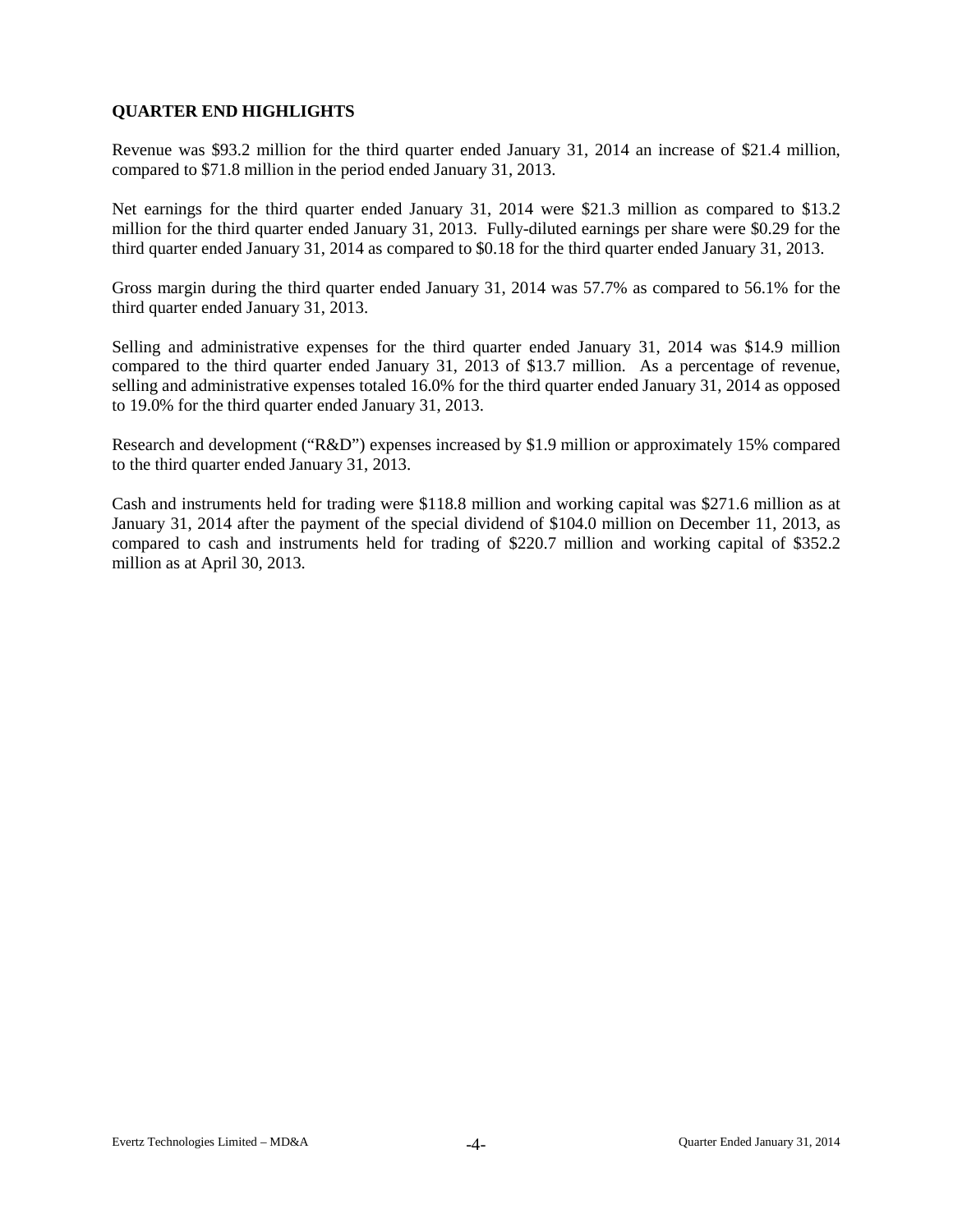# **Selected Consolidated Financial Information**

| (in thousands of dollars except earnings per share and share data) |  |  |
|--------------------------------------------------------------------|--|--|

|                                                       | Three month period ended |                         | Nine month period ended<br>January 31, |         |    |                |  |  |
|-------------------------------------------------------|--------------------------|-------------------------|----------------------------------------|---------|----|----------------|--|--|
|                                                       | January 31,              |                         |                                        |         |    |                |  |  |
|                                                       | 2014                     | 2013                    |                                        | 2014    |    | 2013           |  |  |
| Revenue                                               | \$<br>93,185             | \$<br>71,771<br>31,499  | \$                                     | 238,287 | \$ | 250,890        |  |  |
| Cost of goods sold                                    | 39,448                   |                         |                                        | 101,184 |    | 106,103        |  |  |
| Gross margin                                          | 53,737                   | 40,272                  |                                        | 137,103 |    | 144,787        |  |  |
| Expenses                                              |                          |                         |                                        |         |    |                |  |  |
| Selling and administrative                            | 14,913                   | 13,659                  |                                        | 40,196  |    | 39,118         |  |  |
| General                                               | 2,438                    | 1,393                   |                                        | 5,365   |    | 4,290          |  |  |
| Research and development                              | 15,049                   | 13,098                  |                                        | 43,133  |    | 37,502         |  |  |
| Investment tax credits                                | (3,168)                  | (3,519)                 |                                        | (9,033) |    | (9,569)        |  |  |
| Foreign exchange gain                                 | (3,718)                  | (1, 467)                |                                        | (7,183) |    | (2,790)        |  |  |
|                                                       | 25,514                   | 23,164                  |                                        | 72,478  |    | 68,551         |  |  |
| Earnings before undernoted                            | 28,223                   | 17,108                  |                                        | 64,625  |    | 76,236         |  |  |
| Finance income                                        | 496                      | 699                     |                                        | 1,720   |    | 1,576          |  |  |
| Finance costs                                         | (61)                     | (103)                   |                                        | (275)   |    | (269)          |  |  |
| Other income and expenses                             | 47                       | 276                     |                                        | (38)    |    | 272            |  |  |
| Earnings before income taxes                          | 28,705                   | 17,980                  |                                        | 66,032  |    | 77,815         |  |  |
| Provision for (recovery of) income taxes              |                          |                         |                                        |         |    |                |  |  |
| Current                                               | 7,672                    | 3,968                   |                                        | 19,387  |    | 19,280         |  |  |
| Deferred                                              | (316)                    | 833                     |                                        | (2,140) |    | 1,505          |  |  |
|                                                       | 7,356                    | 4,801                   |                                        | 17,247  |    | 20,785         |  |  |
| Net earnings for the period                           | \$<br>21,349             | \$<br>13,179            | \$                                     | 48,785  | \$ | 57,030         |  |  |
| Net earnings attributable to non-controlling interest | 68                       | 195                     |                                        | 349     |    | 550            |  |  |
| Net earnings attributable to shareholders             | 21,281                   | 12,984                  |                                        | 48,436  |    | 56,480         |  |  |
| Net earnings for the period                           | \$<br>21,349             | \$<br>13,179            | \$                                     | 48,785  | \$ | 57,030         |  |  |
|                                                       |                          |                         |                                        |         |    |                |  |  |
| Earnings per share                                    |                          |                         |                                        |         |    |                |  |  |
| Basic                                                 | \$<br>0.29               | \$<br>0.18              | \$                                     | 0.65    | \$ | 0.77           |  |  |
| Diluted                                               | \$<br>0.29               | \$<br>0.18              | \$                                     | 0.65    | \$ | 0.77           |  |  |
| Consolidated Balance Sheet Data                       |                          |                         | As at                                  |         |    | As at          |  |  |
|                                                       |                          | <b>January 31, 2014</b> |                                        |         |    | April 30, 2013 |  |  |
| Cash and instruments held for trading                 |                          | \$<br>118,782           |                                        | \$      |    | 220,668        |  |  |
| Inventory                                             |                          | 125,324                 |                                        |         |    | 111,619        |  |  |
| Working capital                                       |                          | 271,609                 |                                        |         |    | 352,164        |  |  |
| Total assets                                          |                          | 388,797                 |                                        |         |    | 465,307        |  |  |
| Shareholders' equity                                  |                          | 329,222                 |                                        |         |    | 406,797        |  |  |
| Number of common shares outstanding:                  |                          |                         |                                        |         |    |                |  |  |
| Basic                                                 |                          | 74,279,746              |                                        |         |    | 73,632,566     |  |  |
| Fully-diluted                                         |                          | 78,068,346              |                                        |         |    | 78,246,966     |  |  |
| Weighted average number of shares outstanding:        |                          |                         |                                        |         |    |                |  |  |
| <b>Basic</b>                                          |                          | 73,994,700              |                                        |         |    | 73,300,647     |  |  |
| Fully-diluted                                         |                          | 74,398,758              |                                        |         |    | 73,816,338     |  |  |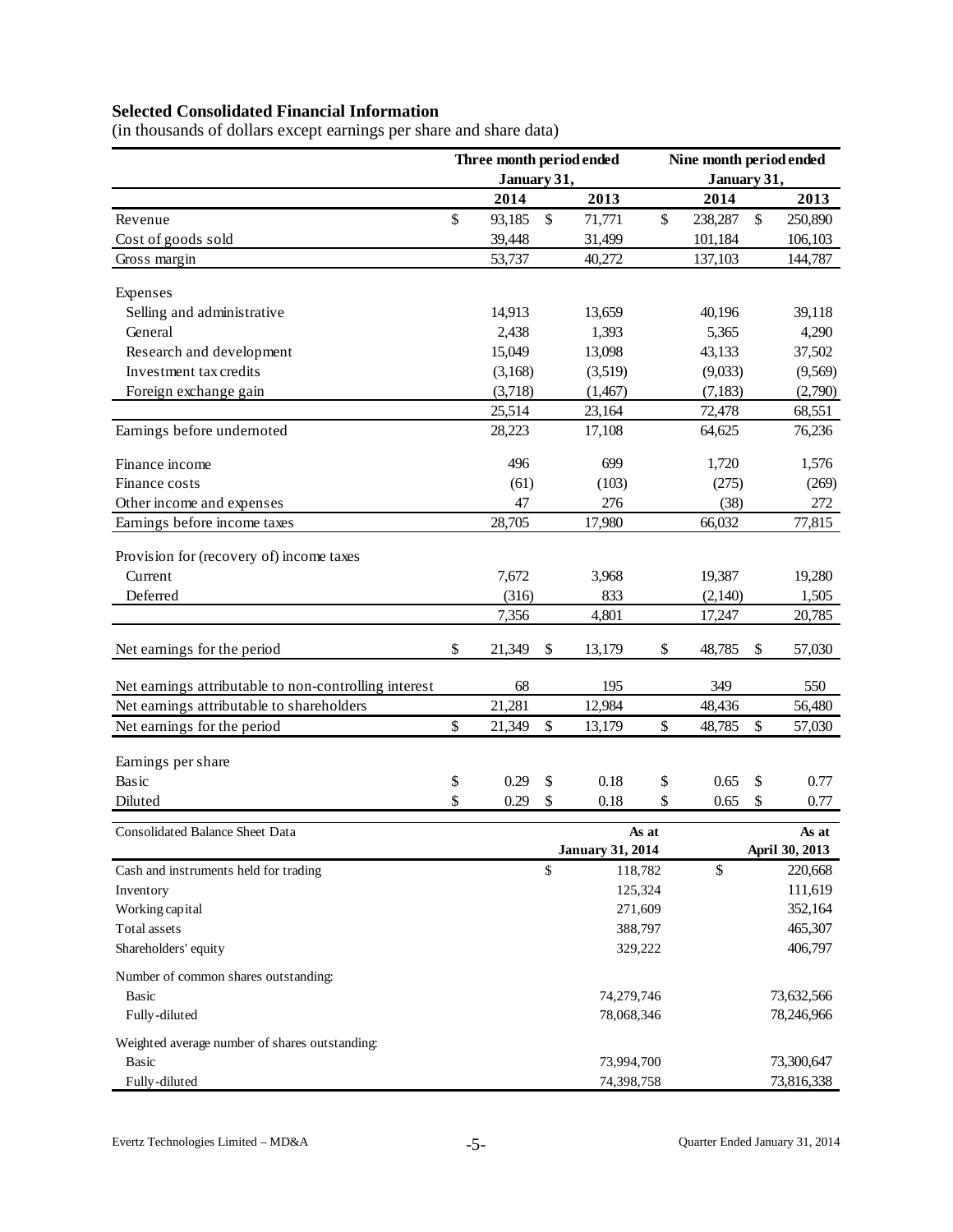#### **Consolidated Statement of Operations Data**

(in thousands of dollars except earnings per share and share data)

|                                                       |             | Three month period ended | Nine month period ended |             |            |  |  |  |
|-------------------------------------------------------|-------------|--------------------------|-------------------------|-------------|------------|--|--|--|
|                                                       | January 31, |                          |                         | January 31, |            |  |  |  |
|                                                       | 2014        | 2013                     |                         | 2014        | 2013       |  |  |  |
| Revenue                                               | 100.0%      | 100.0%                   |                         | 100.0%      | 100.0%     |  |  |  |
| Cost of goods sold                                    | 42.3%       | 43.9%                    |                         | 42.4%       | 42.3%      |  |  |  |
| Gross margin                                          | 57.7%       | 56.1%                    |                         | 57.6%       | 57.7%      |  |  |  |
| Expenses                                              |             |                          |                         |             |            |  |  |  |
| Selling and administrative                            | 16.0%       | 19.0%                    |                         | 16.9%       | 15.6%      |  |  |  |
| General                                               | 2.6%        | 1.9%                     |                         | 2.3%        | 1.7%       |  |  |  |
| Research and development                              | 16.2%       | 18.3%                    |                         | 18.1%       | 14.9%      |  |  |  |
| Investment tax credits                                | $(3.4\%)$   | $(4.9\%)$                |                         | $(3.8\%)$   | $(3.8\%)$  |  |  |  |
| Foreign exchange gain                                 | $(4.0\%)$   | $(2.0\%)$                |                         | $(3.0\%)$   | $(1.1\%)$  |  |  |  |
|                                                       | 27.4%       | 32.3%                    |                         | 30.5%       | 27.3%      |  |  |  |
| Earnings before undernoted                            | 30.3%       | 23.8%                    |                         | 27.1%       | 30.4%      |  |  |  |
| Finance income                                        | 0.5%        | 1.0%                     |                         | 0.7%        | 0.6%       |  |  |  |
| Finance costs                                         | $(0.1\%)$   | $(0.1\%)$                |                         | $(0.1\%)$   | $(0.1\%)$  |  |  |  |
| Other income and expenses                             | 0.1%        | 0.4%                     |                         | $(0.0\%)$   | 0.1%       |  |  |  |
| Earnings before income taxes                          | 30.8%       | 25.1%                    |                         | 27.7%       | 31.0%      |  |  |  |
| Provision for (recovery) of income taxes              |             |                          |                         |             |            |  |  |  |
| Current                                               | 8.2%        | 5.5%                     |                         | 8.1%        | 7.7%       |  |  |  |
| Deferred                                              | $(0.3\%)$   | 1.2%                     |                         | $(0.9\%)$   | 0.6%       |  |  |  |
|                                                       | 7.9%        | 6.7%                     |                         | 7.2%        | 8.3%       |  |  |  |
| Net earnings for the period                           | 22.9%       | 18.4%                    |                         | 20.5%       | 22.7%      |  |  |  |
| Net earnings attributable to non-controlling interest | 0.1%        | 0.3%                     |                         | 0.2%        | 0.2%       |  |  |  |
| Net earnings attributable to shareholders             | 22.8%       | 18.1%                    |                         | 20.3%       | 22.5%      |  |  |  |
| Net earnings for the period                           | 22.9%       | 18.4%                    |                         | 20.5%       | 22.7%      |  |  |  |
| Earnings per share:                                   |             |                          |                         |             |            |  |  |  |
| <b>Basic</b>                                          | \$<br>0.29  | \$<br>0.18               | \$                      | 0.65        | \$<br>0.77 |  |  |  |
| Diluted                                               | \$<br>0.29  | \$<br>0.18               | \$                      | 0.65        | \$<br>0.77 |  |  |  |

# **REVENUE AND EXPENSES**

### *Revenue*

The Company generates revenue principally from the sale of its broadcast equipment solutions to content creators, broadcasters, specialty channels and television service providers.

The Company markets and sells its products and services through both direct and indirect sales strategies. The Company's direct sales efforts focus on large and complex end-user customers. These customers have long sales cycles typically ranging from four to eight months before an order may be received by the Company for fulfillment.

The Company monitors revenue performance in two main geographic regions: (i) United States/Canada and (ii) International.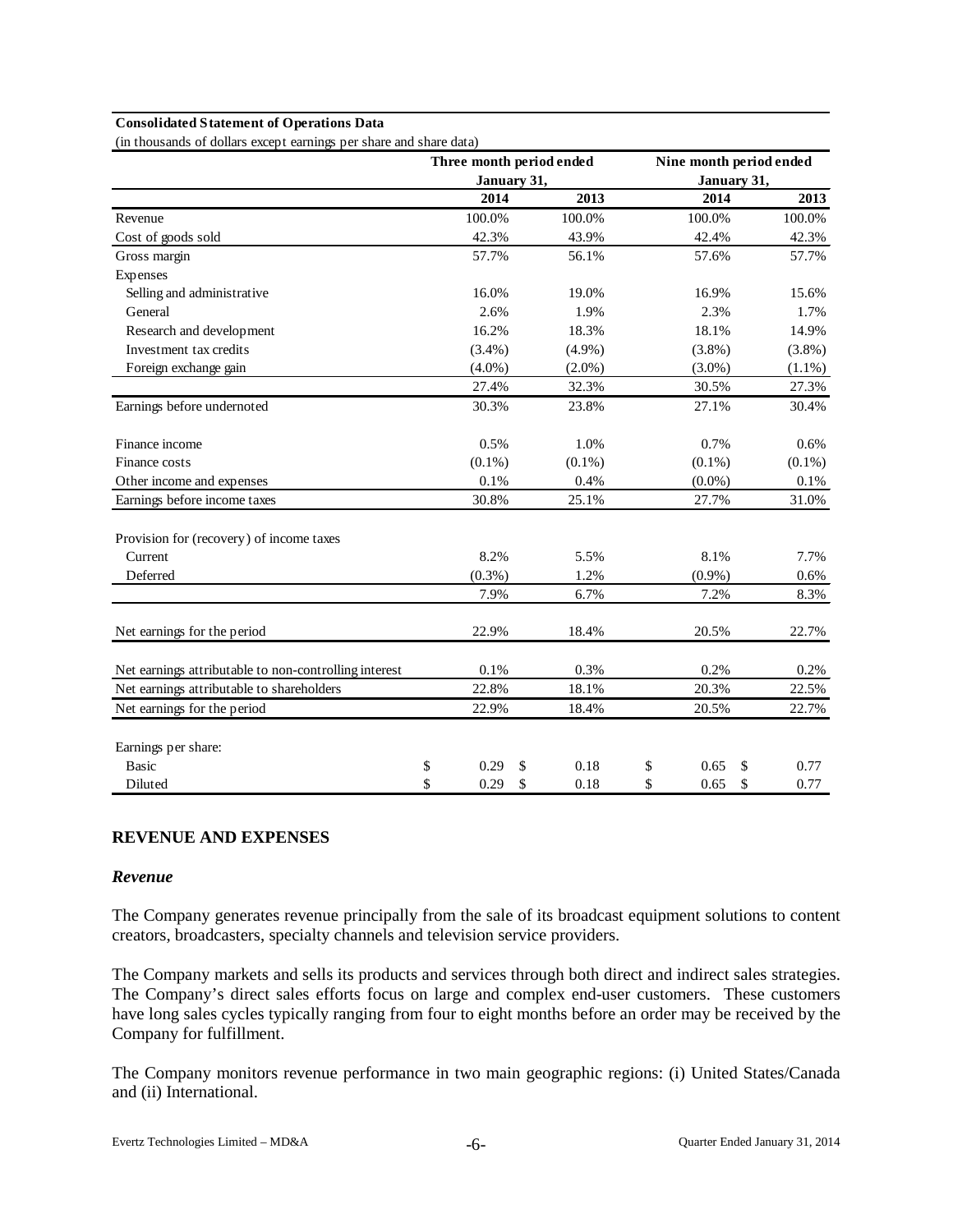The Company currently generates approximately 50% to 60% of its revenue in the United States/Canada. The Company recognizes the opportunity to more aggressively target markets in other geographic regions and intends to invest in personnel and infrastructure in those markets.

While a significant portion of the Company's expenses are denominated in Canadian dollars, the Company collects substantially all of its revenues in currencies other than the Canadian dollar and therefore has significant exposure to fluctuations in foreign currencies, in particular the US dollar. Approximately 70% to 80% of the Company's revenues are denominated in US dollars.

# *Revenue*

| (In thousands of Canadian dollars) | Three month period ended<br>January 31, |        | % increase<br>(decrease) | Nine month period ended<br>$\%$ increase<br>January 31, |  |         |            |  |  |  |
|------------------------------------|-----------------------------------------|--------|--------------------------|---------------------------------------------------------|--|---------|------------|--|--|--|
|                                    | 2014                                    | 2013   |                          | 2014                                                    |  | 2013    | (decrease) |  |  |  |
| United States/Canada               | 55,026                                  | 33.771 | 63%                      | 129.095                                                 |  | 139.893 | $(8\%)$    |  |  |  |
| International                      | 38.159                                  | 38,000 | 0%                       | 109.192                                                 |  | 110.997 | $(2\%)$    |  |  |  |
|                                    | 93.185                                  | 71.771 | 30%                      | 238.287                                                 |  | 250,890 | (5%)       |  |  |  |

Total revenue for the third quarter ended January 31, 2014 was \$93.2 million, an increase of \$21.4 million as compared to revenue of \$71.8 million for the third quarter ended January 31, 2013.

Total revenue for the nine month period ended January 31, 2014 was \$238.3 a decrease of 5% or \$12.6 million as compared to revenue of \$250.9 million for the nine month period ended January 31, 2013.

Revenue in the United States/Canada region increased to \$55.0 million for the third quarter ended January 31, 2014, an increase of 63% or \$21.2 million as compared to revenue of \$33.8 million for the third quarter ended January 31, 2013.

Increase in third quarter United States/Canada revenue included over \$15 million in total sales to two customers, a major sports league and a major network, based on recently released state-of-the-art technology in DreamCatcher replay and the EXE 46Tb/s Ethernet SDVN switching platform respectively.

Revenue in the United States/Canada region decreased to \$129.1 million for the nine month period ended January 31, 2014, a decrease of 8% or \$10.8 million as compared to revenue of \$139.9 million for the nine month period ended January 31, 2013.

Revenue in the International region increased to \$38.2 million for the third quarter ended January 31, 2014, an increase of \$0.2 million as compared to revenue of \$38.0 million for the third quarter ended January 31, 2013.

Revenue in the International region decreased to \$109.2 million for the nine month period ended January 31, 2014, a decrease of 2% or \$1.8 million as compared to revenue of \$111.0 million for the nine month period ended January 31, 2013.

# *Cost of Sales*

Cost of sales consists primarily of costs of manufacturing and assembly of products. A substantial portion of these costs is represented by components and compensation costs for the manufacture and assembly of products. Cost of sales also includes related overhead, certain depreciation, final assembly, quality assurance, inventory management and support costs. Cost of sales also includes the costs of providing services to clients, primarily the cost of service-related personnel.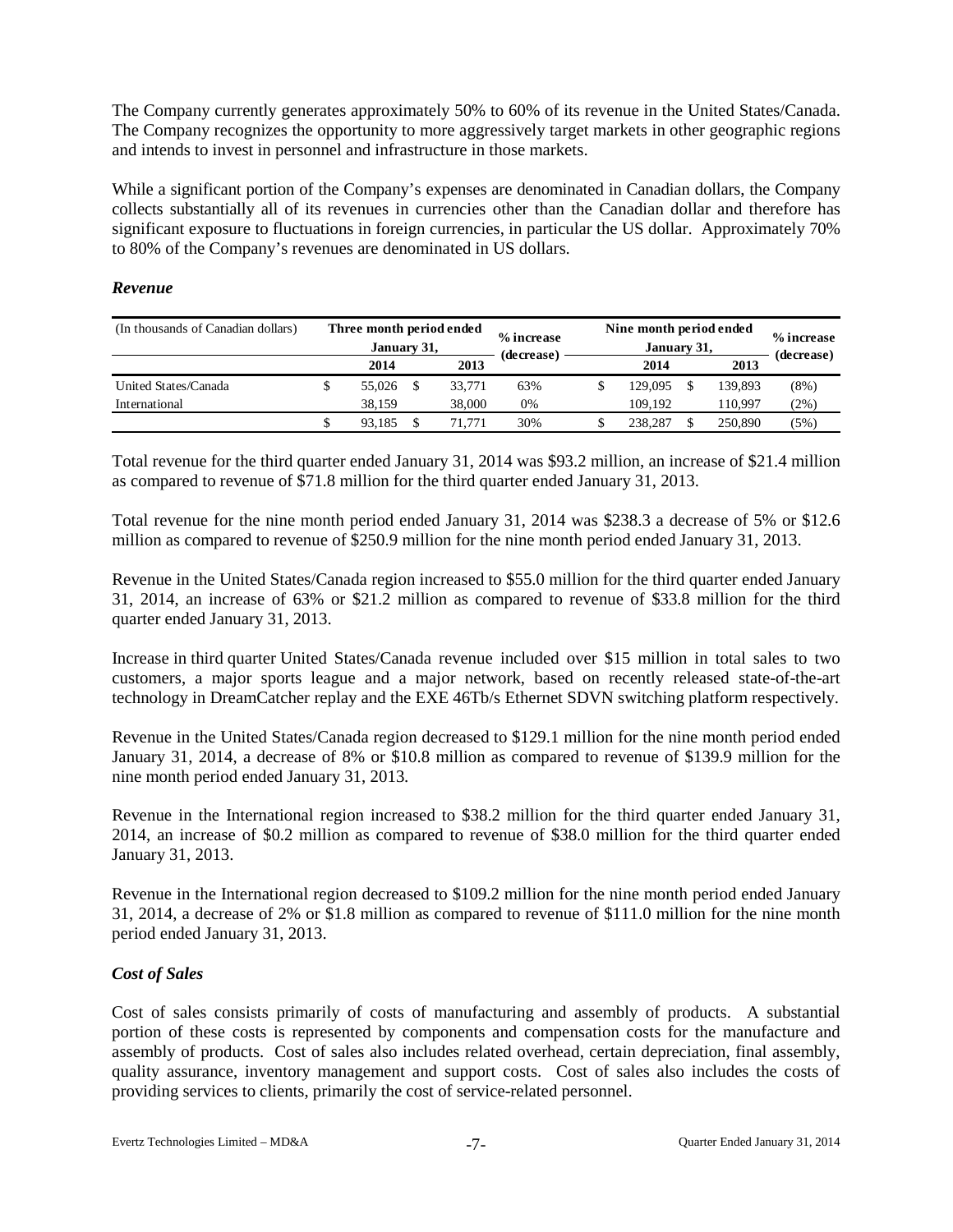# *Gross Margin*

| (In thousands of Canadian dollars) | Three month period ended<br>January 31, |        | % increase<br>(decrease) | Nine month period ended | % increase<br>(decrease) |      |         |      |
|------------------------------------|-----------------------------------------|--------|--------------------------|-------------------------|--------------------------|------|---------|------|
|                                    | 2014                                    | 2013   |                          |                         | 2014                     | 2013 |         |      |
| Gross margin                       | 53.737                                  | 40.272 | 33%                      |                         | 137.103                  |      | 144.787 | (5%) |
| Gross margin % of sales            | 57.7%                                   | 56.1%  |                          |                         | 57.6%                    |      | 57.7%   |      |

Gross margin for the third quarter ended January 31, 2014 was \$53.7 million, compared to \$40.3 million for the third quarter ended January 31, 2013. As a percentage of revenue, the gross margin was 57.7% for the third quarter ended January 31, 2014, as compared to 56.1% for the third quarter ended January 31, 2013.

Gross margin for the nine month period ended January 31, 2014 was \$137.1 million, compared to \$144.8 million for the third quarter ended January 31, 2013. As a percentage of revenue, the gross margin was 57.6% for the nine month period ended January 31, 2014, as compared to 57.7% for the nine month period ended January 31, 2013.

Gross margins vary depending on the product mix, geographic distribution, competitive pricing pressures and currency fluctuations. For the third quarter ended January 31, 2014 the gross margin, as a percentage of revenue, was in the Company's projected range. The pricing environment continues to be very competitive with substantial discounting by our competition.

The Company expects that it will continue to experience competitive pricing pressures. The Company continually seeks to build its products more efficiently and enhance the value of its product and service offerings in order to reduce the risk of declining gross margin associated with the competitive environment.

### *Operating Expenses*

The Company's operating expenses consist of: (i) selling, administrative and general; (ii) research and development and (iii) foreign exchange.

Selling expenses primarily relate to remuneration of sales and technical personnel. Other significant cost components include trade show costs, advertising and promotional activities, demonstration material and sales support. Selling and administrative expenses relate primarily to remuneration costs of related personnel, legal and professional fees, occupancy and other corporate and overhead costs. The Company also records certain depreciation amortization and share based compensation charges as general expenses. For the most part, selling, administrative and general expenses are fixed in nature and do not fluctuate directly with revenue. The Company's selling expenses tend to fluctuate in regards to the timing of trade shows, sales activity and sales personnel.

The Company invests in research and development to maintain its position in the markets it currently serves and to enhance its product portfolio with new functionality and efficiencies. Although the Company's research and development expenditures do not fluctuate directly with revenues, it monitors this spending in relation to revenues and adjusts expenditures when appropriate. Research and development expenditures consist primarily of personnel costs and material costs. Research and development expenses are presented on a gross basis (without deduction of research and development tax credits). Research and development tax credits associated with research and development expenditures are shown separately under research and development tax credits.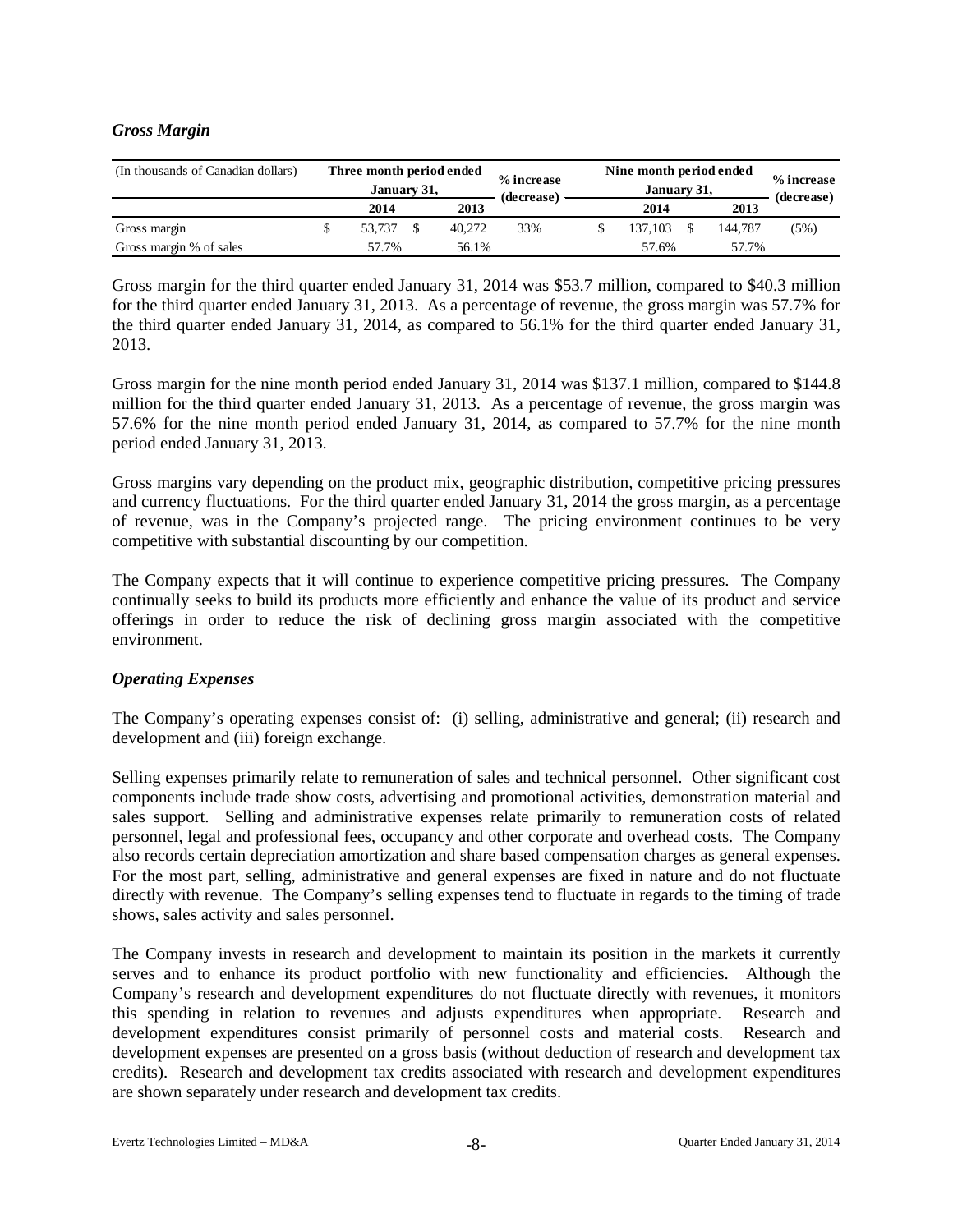# *Selling and Administrative*

| (In thousands of Canadian dollars)    | Three month period ended<br>January 31, |        |  |        | % increase<br>(decrease) | Nine month period ended | % increase<br>(decrease) |        |    |  |
|---------------------------------------|-----------------------------------------|--------|--|--------|--------------------------|-------------------------|--------------------------|--------|----|--|
|                                       |                                         | 2014   |  | 2013   |                          |                         | 2014                     | 2013   |    |  |
| Selling and administrative            |                                         | 14.913 |  | 13.659 | 9%                       |                         | 40.196                   | 39.118 | 3% |  |
| Selling and administrative % of sales |                                         | 16.0%  |  | 19.0%  |                          |                         | 16.9%                    | 15.6%  |    |  |

Selling and administrative expenses excludes stock based compensation, operation of non-production property, plant and equipment, and amortization of intangibles. Selling and administrative expenses for the third quarter ended January 31, 2014 were \$14.9 million or 16.0% of revenue as compared to selling and administrative expenses of \$13.7 million or 19.0% of revenue for the third quarter ended January 31, 2013.

The increase of \$1.2 million was predominantly a result of the inclusion of a full quarter of selling and administrative expenses associated with the business acquired in December 2012, the increased translation costs associated with an increase in the value of the US dollar, UK Sterling and Euro as well as an increase in bad debt expense.

Selling and administrative expenses for the nine month period ended January 31, 2014 were \$40.2 million or 16.9% of revenue as compared to selling and administrative expenses of \$39.1 million or 15.6% of revenue for the nine month period ended January 31, 2013.

The increase of \$1.1 million for the year was predominantly a result of the inclusion of selling and administrative expenses associated with the business acquired in December 2012, the increased translation costs associated with an increase in the value of the US dollar, UK Sterling and Euro, offset by the non-recurrence of a bad debt expense recorded in the prior year.

# *Research and Development (R&D)*

| (In thousands of Canadian dollars)  | Three month period ended<br>January 31, |        | % increase<br>(decrease) | Nine month period ended | % increase<br>(decrease) |        |     |  |
|-------------------------------------|-----------------------------------------|--------|--------------------------|-------------------------|--------------------------|--------|-----|--|
|                                     | 2014                                    | 2013   |                          |                         | 2014                     | 2013   |     |  |
| Research and development expenses   | 15.049                                  | 13.098 | 15%                      |                         | 43.133                   | 37.502 | 15% |  |
| Research and development % of sales | 16.2%                                   | 18.3%  |                          |                         | 18.1%                    | 14.9%  |     |  |

For the third quarter ended January 31, 2014, gross R&D expenses increased to \$15.0 million, an increase of 15% or \$1.9 million as compared to an expense of \$13.1 million for the third quarter ended January 31, 2013.

The increase was predominantly a result of planned growth of R&D personnel and corresponding increases in materials and prototypes.

For the nine month period ended January 31, 2014, gross R&D expenses increased to \$43.1 million, an increase of 15% or \$5.6 million as compared to an expense of \$37.5 million for the nine month period ended January 31, 2013.

The increase of \$5.6 million was predominantly a result of planned growth of R&D personnel and corresponding increases in materials and prototypes.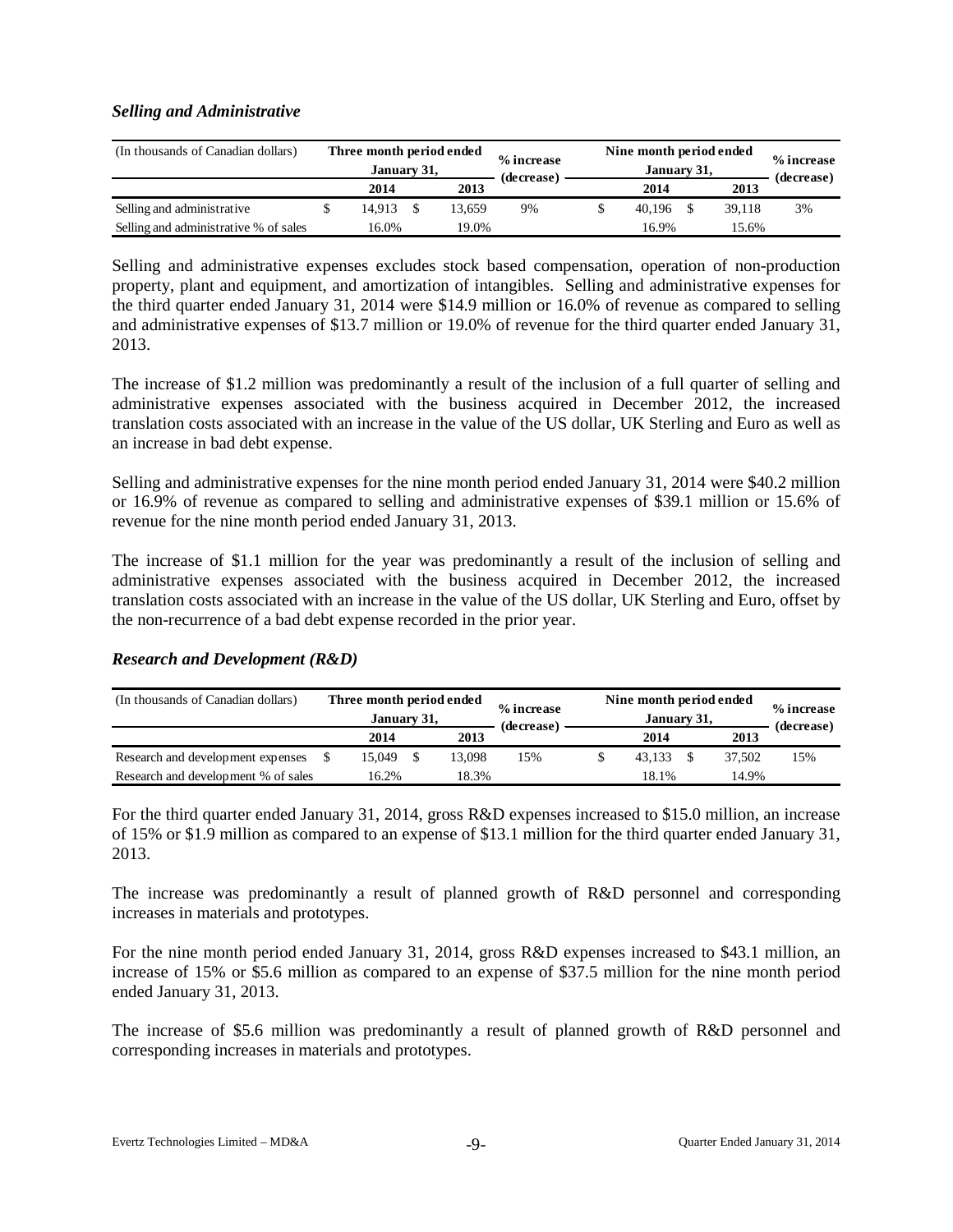# *Foreign Exchange*

For the third quarter ended January 31, 2014, the foreign exchange gain was \$3.7 million as compared to a \$1.5 million foreign exchange gain for the same period ended January 31, 2013. The current year gain was predominantly driven by the increase in value of the US dollar against the Canadian dollar since October 31, 2013.

For the nine month period ended January 31, 2014, the foreign exchange gain was \$7.2 million as compared to a foreign exchange gain for the same period ended January 31, 2013 of \$2.8 million. The current year gain was predominantly driven by the increase in value of the US dollar against the Canadian dollar since April 30, 2013.

# *Finance Income, Finance Costs, Other Income and Expenses*

For the third quarter ended January 31, 2014, finance income, finance costs, other income and expenses netted to a gain of \$0.5 million of which largely relates to interest income.

For the nine month period ended January 31, 2014, finance income, costs and other income was a gain of \$1.4 million of which largely relates to interest income.

# **LIQUIDITY AND CAPITAL RESOURCES**

| Liquidity and Capital Resources               |    |                         |               |
|-----------------------------------------------|----|-------------------------|---------------|
| (in thousands of dollars except ratios)       |    | As at                   | As at         |
| Key Balance Sheet Amounts and Ratios:         |    | <b>January 31, 2014</b> | Aprl 30, 2013 |
| Cash and instruments held for trading         | S  | 118.782                 | 220,668       |
| Working capital                               | S  | 271,609                 | 352,164       |
| Long-term assets                              | S  | 69.615                  | \$<br>64,919  |
| Long-term debt                                | \$ | 1.455                   | \$<br>1,539   |
| Days sales outstanding in accounts receivable |    | 85                      | 62            |

| Statement of Cash Flow Summary  | Three month period ended |              | Nine month period ended |     |           |  |  |  |  |
|---------------------------------|--------------------------|--------------|-------------------------|-----|-----------|--|--|--|--|
|                                 | January 31,              | January 31,  |                         |     |           |  |  |  |  |
|                                 | 2014                     | 2013         | 2014                    |     | 2013      |  |  |  |  |
| Operating activities            | \$<br>24.354             | \$<br>22,014 | 36,749                  | -\$ | 78,084    |  |  |  |  |
| Investing activities            | \$<br>$(2,575)$ \$       | (6,201)      | $(7,543)$ \$            |     | (10,637)  |  |  |  |  |
| Financing activities            | \$<br>$(112,583)$ \$     | (6,363)      | (132, 844)              | -\$ | (28, 865) |  |  |  |  |
| Net increase (decrease) in cash | (89, 449)                | 8.937        | (102,008)               | S   | 38,537    |  |  |  |  |

# *Operating Activities*

For the third quarter ended January 31, 2014, the Company generated cash from operations of \$24.4 million, compared to \$22.0 million for the third quarter ended January 31, 2013. Excluding the effects of the changes in non-cash working capital and current taxes, the Company generated cash from operations of \$24.5 million for the third quarter ended January 31, 2014, an increase of \$7.7 million compared to \$16.8 million for the third quarter ended January 31, 2013.

For the nine month period ended January 31, 2014, the Company generated cash from operations of \$36.7 million, compared to \$78.1 million for the nine month period ended January 31, 2013. Excluding the effects of the changes in non-cash working capital and current taxes, the Company generated cash from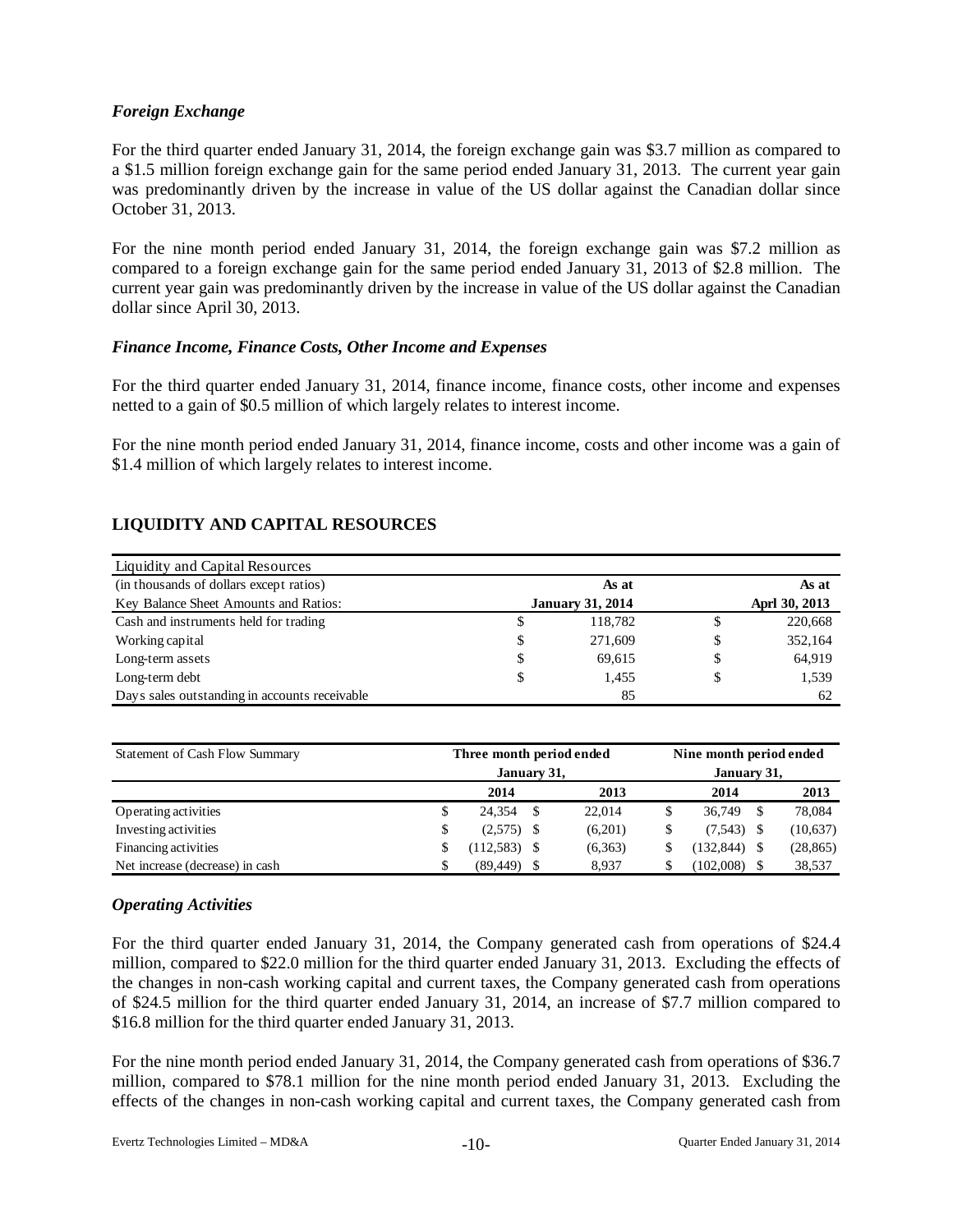operations of \$56.8 million for the nine month period ended January 31, 2014, a decrease of \$10.0 million compared to \$66.8 million for the nine month period ended January 31, 2013.

# *Investing Activities*

The Company used cash from investing activities of \$2.6 million for the third quarter ended January 31, 2014 which was driven by the acquisition of capital assets of \$2.6 million, compared to cash used of \$6.2 million for the third quarter ended January 31, 2013.

The Company used cash from investing activities of \$7.5 million for the nine month period ended January 31, 2014 which was driven by the acquisition of capital assets of \$7.7 million, compared to cash used of \$10.6 million for the nine month period ended January 31, 2013.

# *Financing Activities*

For the third quarter ended January 31, 2014, the Company used cash from financing activities of \$112.6 million, which was principally driven by dividends paid of \$115.8 million which included a special dividend of \$104.0 million, offset by the issuance of capital stock pursuant to the Company Stock Option Plan of \$3.5 million.

For the nine month period ended January 31, 2014, the Company used cash from financing activities of \$132.8 million, which was principally driven by dividends paid of \$140.1 million, offset by the issuance of capital stock pursuant to the Company Stock Option Plan of \$7.8 million.

# **WORKING CAPITAL**

As at January 31, 2014, the Company had cash and instruments held for trading of \$118.8 million, compared to \$220.7 million at April 30, 2013.

The Company had working capital of \$271.6 million as at January 31, 2014 compared to \$352.2 million as at April 30, 2013.

The Company paid a special dividend of \$1.40 per common share on December 11, 2013, in the amount of \$104.0 million. The Company believes that the current balance in cash and instruments held for trading plus future cash flow from operations will be sufficient to finance growth and related investment and financing activities in the foreseeable future.

Day sales outstanding in accounts receivable were 85 days at January 31, 2014 as compared to 62 for April 30, 2013.

### **SHARE CAPITAL STRUCTURE**

Authorized capital stock consists of an unlimited number of common and preferred shares.

|                                       | As at<br><b>January 31, 2014</b> | As at<br>April 30, 2013 |
|---------------------------------------|----------------------------------|-------------------------|
| Common shares                         | 74,279,746                       | 73,632,566              |
| Stock options granted and outstanding | 3,788,600                        | 4,614,400               |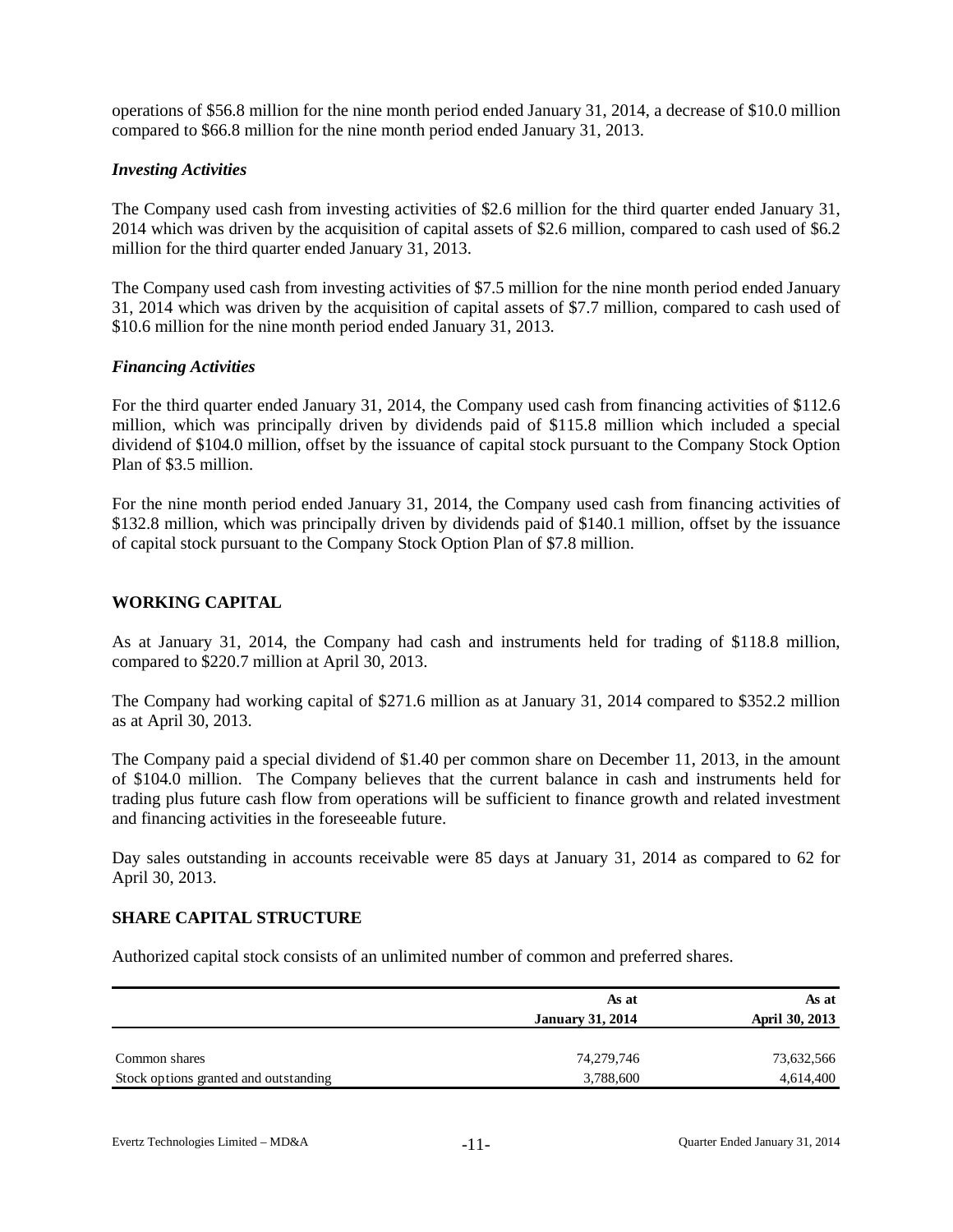# **FINANCIAL INSTRUMENTS**

The Company's financial instruments consist of cash, instruments held for trading, trade and other receivables, trade and other payables and long term debt. Unless otherwise noted, it is management's opinion that the Company is not exposed to significant interest or credit risks arising from these financial instruments. The Company estimates that except for instruments held for trading, the fair value of these instruments approximates the carrying values due to their short-term nature.

# *Fair values and classification of financial instruments:*

The following summarizes the significant methods and assumptions used in estimating the fair values of financial instruments:

- I. The fair values of instruments held for trading is maintained level one hierarchy and are determined by the quoted market values for each of the investments in an active market at the reporting date. Gains and losses are included in interest and other income.
- II. Contingent consideration is level three hierarchy. Liability has not changed since the acquisition.
- III. The carrying amounts of cash, trade and other receivables, trade and other payables approximate their fair value due to the short-term nature of these financial instruments. The carrying amount of long term debt approximates its fair value as it incurs interest at a variable rate adjusted for changes in the market rate.

# **CONTRACTUAL OBLIGATIONS**

The following table sets forth the Company's contractual obligations as at January 31, 2014:

|                      | Payments Due by Period |  |                  |  |           |  |           |            |       |  |  |  |  |
|----------------------|------------------------|--|------------------|--|-----------|--|-----------|------------|-------|--|--|--|--|
| (In thousands)       | Total                  |  | Less than 1 Year |  | 2-3 Years |  | 4-5 Years | Thereafter |       |  |  |  |  |
| Operating leases     | 18.934                 |  | 3.716            |  | 7.040     |  | 6.286     |            | 1.892 |  |  |  |  |
| Other long-term debt | 1.876                  |  | 421              |  | 474       |  | 380       |            | 601   |  |  |  |  |
|                      | 20,810                 |  | 4.137            |  | 7.514     |  | 6.666     |            | 2.493 |  |  |  |  |

# **OFF-BALANCE SHEET FINANCING**

The Company does not have any off-balance sheet arrangements.

# **RELATED PARTY TRANSACTIONS**

In the normal course of business, we may enter into transactions with related parties. These transactions occur under market terms consistent with the terms of transactions with unrelated arms-length third parties. The Company continues to lease a premise from a company in which two shareholders' each indirectly hold a 10% interest, continues to lease a facility from a company in which two shareholders each indirectly hold a 20% interest, continues to lease a facility for manufacturing where two shareholders indirectly own 100% interest, continues to lease a facility from a company in which two shareholders each indirectly own a 35% interest and continues to lease a facility with a director who indirectly owns 100%.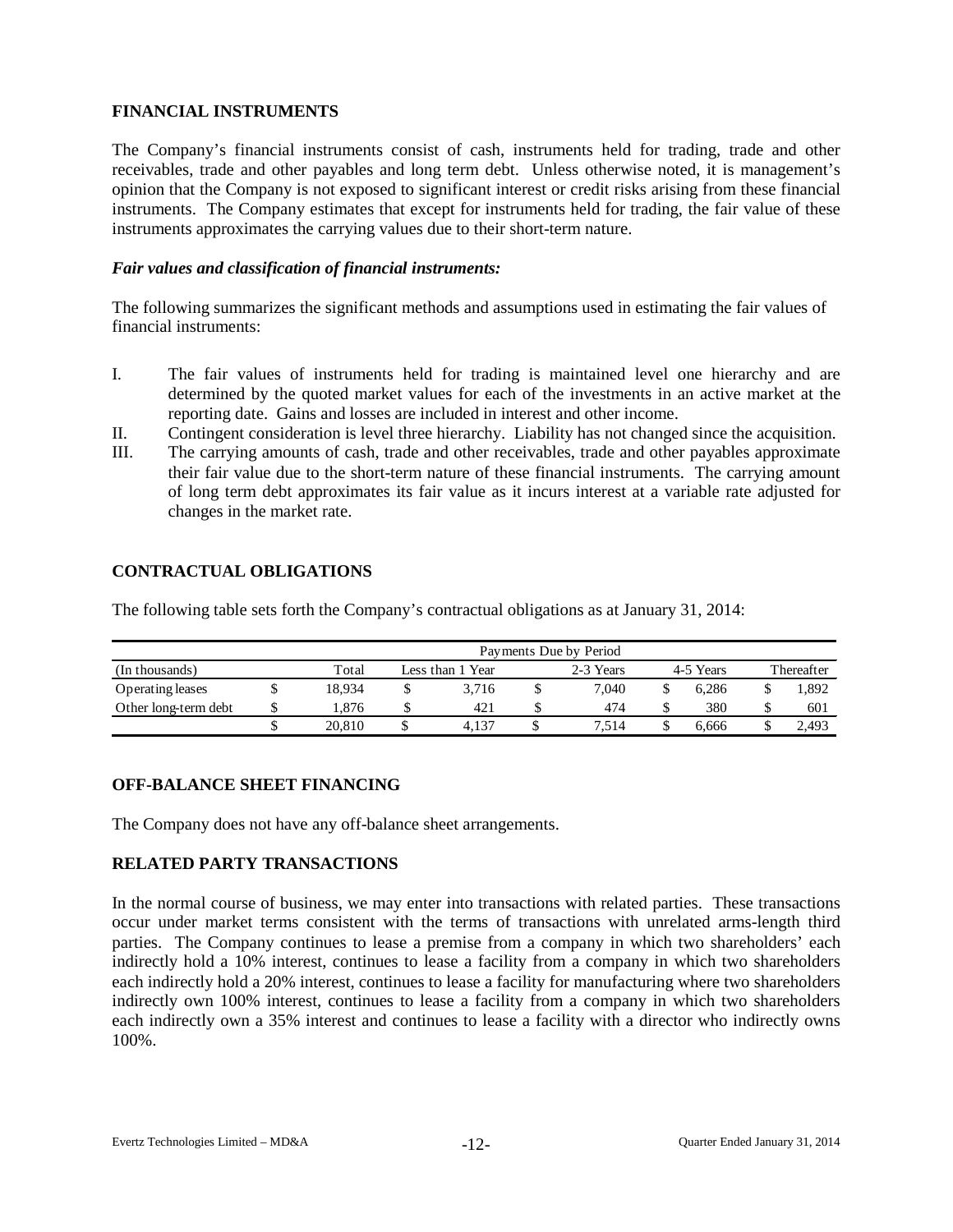# **SELECTED CONSOLIDATED QUARTERLY FINANCIAL INFORMATION**

The following table sets out selected consolidated financial information for each of the eight quarters ended January 31, 2014. In the opinion of management, this information has been prepared on the same basis as the audited consolidated financial statements. The operating results for any quarter should not be relied upon as any indication of results for any future period.

|                                         |            | Quarter Ending |          |    |          |     |          |    |          |    |          |    |          |    |          |
|-----------------------------------------|------------|----------------|----------|----|----------|-----|----------|----|----------|----|----------|----|----------|----|----------|
| (In thousands)                          | 2014       |                |          |    | 2013     |     |          |    |          |    |          |    | 2012     |    |          |
| (Unaudited)                             | Jan 31     |                | Oct 31   |    | July 31  |     | Apr $30$ |    | Jan 31   |    | Oct 31   |    | July 31  |    | Apr $30$ |
| Revenue                                 | \$93,185   |                | \$81,244 |    | \$63,858 |     | \$65,415 |    | \$71,771 |    | \$83,158 |    | \$95,961 |    | \$76,340 |
| Cost of goods sold                      | 39,448     |                | 34,592   |    | 27,144   |     | 28,336   |    | 31,499   |    | 34,298   |    | 40,306   |    | 33,557   |
| Gross margin                            | \$53,737   |                | \$46,652 |    | \$36,714 |     | \$37,079 |    | \$40,272 |    | \$48,860 |    | \$55,655 |    | \$42,783 |
| Operating expenses                      | 25,514     |                | 25,797   |    | 21,167   |     | 26,557   |    | 23,164   |    | 22,966   |    | 22,421   |    | 25,309   |
| Earnings from operations                | \$28,223   |                | \$20,855 |    | \$15,547 |     | \$10,522 |    | \$17,108 |    | \$25,894 |    | \$33,234 |    | \$17,474 |
| Non-operating income                    | 482        |                | 399      |    | 526      |     | 509      |    | 872      |    | 231      |    | 476      |    | 836      |
| Earnings before taxes                   | \$28,705   |                | \$21,254 |    | \$16,073 |     | \$11,031 |    | \$17,980 |    | \$26,125 |    | \$33,710 |    | \$18,310 |
| Net earnings                            | \$21,281   |                | \$15,422 |    | \$11,733 | \$  | 8,110    |    | \$12,984 |    | \$18,907 |    | \$24,589 |    | \$13,380 |
| Net earnings per share:<br><b>Basic</b> | \$<br>0.29 | \$             | 0.21     | \$ | 0.16     | \$. | 0.11     | \$ | 0.18     | \$ | 0.26     | \$ | 0.34     | \$ | 0.19     |
| Diluted                                 | \$<br>0.29 | \$             | 0.21     | \$ | 0.16     | \$  | 0.11     | \$ | 0.18     | \$ | 0.26     | \$ | 0.34     | \$ | 0.18     |
| Dividends per share:                    | \$<br>0.16 | \$             | 0.16     | S  | 0.16     | S.  | 0.16     | \$ | 0.14     | \$ | 0.14     | \$ | 0.14     | \$ | 0.14     |

The Companies revenue and corresponding earnings can vary from quarter to quarter depending on the delivery requirements of our customers. Our customers can be influenced by a variety of factors including upcoming sports or entertainment events as well as their access to capital. Net earnings represent net earnings attributable to shareholders.

# **DISCLOSURE CONTROLS AND PROCEDURES**

Management, including the Chief Executive Officer and Chief Financial Officer, has evaluated the effectiveness of the Company's disclosure controls and procedures (as defined in Multilateral Instrument 52-109 of the Canadian Securities Administrators) as of January 31, 2014.

Management has concluded that, as of January 31, 2014, the Company's disclosure controls and procedures were effective to provide reasonable assurance that material information relating to the Company would be made known to them by others within the Company, particularly during the period in which this report was being prepared.

# **INTERNAL CONTROLS OVER FINANCIAL REPORTING**

Management is responsible for and has designed internal controls over financial reporting, or caused it to be designed under management's supervision, to provide reasonable assurance regarding the reliability of financial reporting and the preparation of financial statements for external purposes in accordance with IFRS. Management has concluded that, as of January 31, 2014, the Company's internal controls over financial reporting were effective to provide reasonable assurance regarding the reliability of financial reporting and the preparation of financial statements for external purposes in accordance with IFRS.